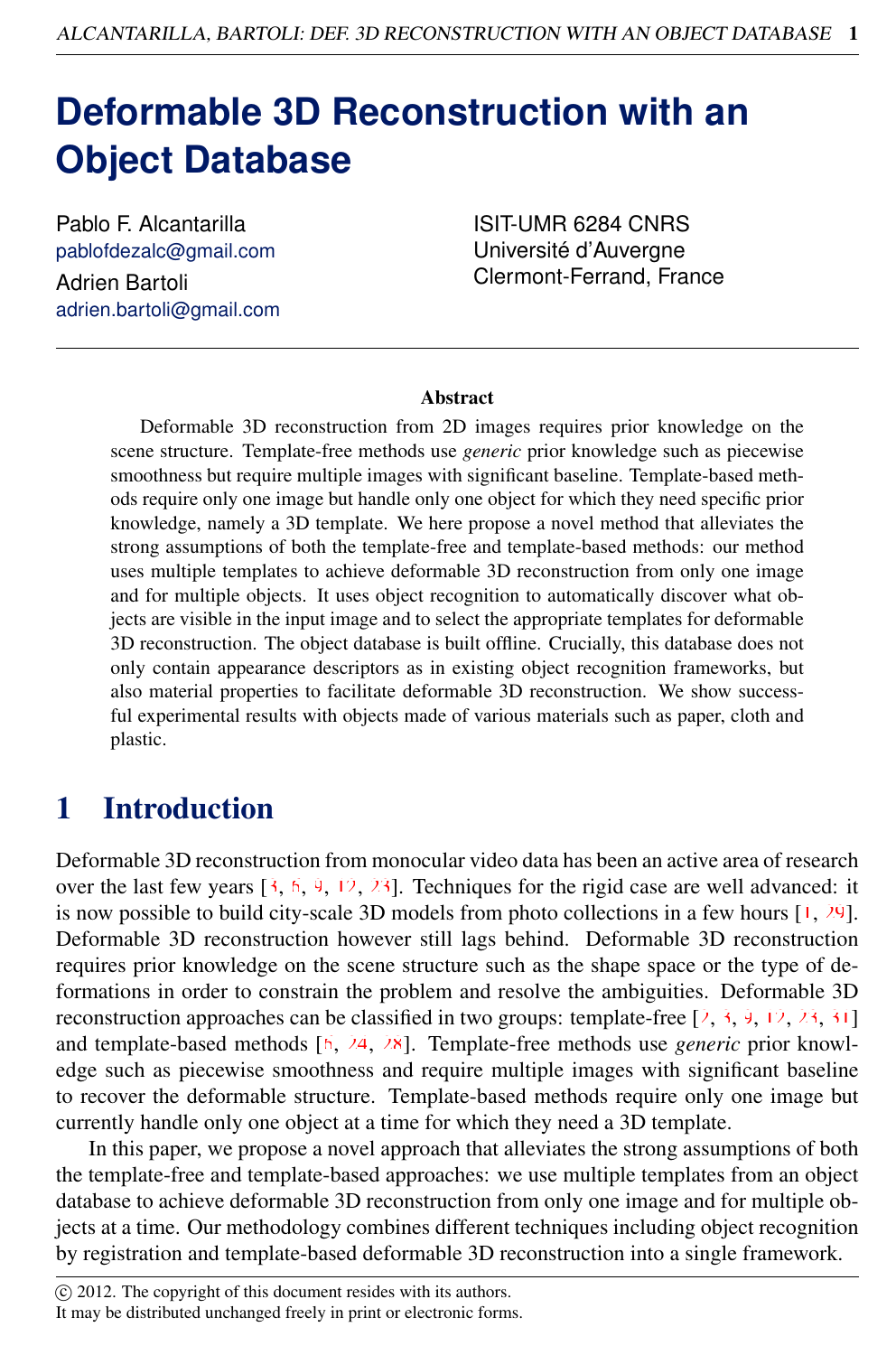In our framework, an object database is built offline. This database contains not only appearance descriptors as in existing object recognition frameworks  $[20, 22, 25]$ , but also material properties such as deformation constraints to facilitate deformable 3D reconstruction. At runtime we use object recognition to automatically discover what objects are visible in the current input image and to select the appropriate templates for deformable 3D reconstruction. For this purpose, we perform wide-baseline image matching between the stored templates in the database and the input image that contains the deforming surfaces. We use an outlier rejection method  $[26]$  to obtain a set of clean-up matches between each detected template and the objects present in the 2D input image. For those objects that have a number of clean-up matches higher than a defined threshold, we compute an image warp  $[5, 11]$ . Each warp encodes the particular deformation of an object in the image. Finally, given the estimated warps we perform deformable 3D reconstruction for the detected objects [6].

Our approach is the first to use an object database to aid deformable 3D reconstruction. In terms of genericity, it lies between existing template-based and template-free methods, as it assumes that strong priors on the world can be modeled but is not object-specific.

We show successful deformable 3D reconstruction results of multiple objects from a single image. The objects in the database are made of different materials such as paper, cloth and plastic. The rest of the paper is organized as follows: we describe the related work in Section [2.](#page-1-0) Then, we introduce notation and a general system overview in Section [3.](#page-2-0) In Section [4](#page-2-1) we describe how to build an object database that encodes both appearance and material properties for developable and non-developable objects. Our deformable 3D reconstruction with multiple objects framework is introduced in Section [5](#page-4-0) and experimental results are reported in Section [6.](#page-7-0) Finally, conclusions and future work are presented in Section [7.](#page-8-0)

## <span id="page-1-0"></span>2 Related Work

Template-free 3D deformable reconstuction methods estimate the 3D shape of a deforming object from a series of 2D projections through a sequence of images. These methods require features tracks with enough baseline between the images and make use of spatio-temporal smoothness priors to constrain the problem. Early approaches follow the seminal work of Bregler *et al*. [9, 12, 23, 31]. Recent work follow the so called *piecewise* approach, where surface patches are reconstructed first and glued together in a second step [15, 27, 30, 33]. Interesting results were also obtained considering the trajectory space approach  $\lceil 3 \rceil$ , in which the evolving 3D structure is represented in a trajectory space by means of a linear combination of basis trajectories. Recently, [2] proposed a Bayesian Finite Element Method (FEM) modeling of deformations integrated within an Extended Kalman Filter (EKF) framework.

Template-based deformable 3D reconstruction methods require one single image, since they rely on a prior template where the 3D shape of the object at rest is known. These methods have two main steps: *(i)* registration of the input image to the template and *(ii)* 3D deformable reconstruction from reprojection and deformation constraints. Some works [10,  $24, 28$ ] proposed convex formulations considering inextensible deformation constraints maximizing the surface's depth. Recently, analytical solutions for the isometric and conformal deformation cases were proposed  $[6]$ . They showed that template-based isometric surface reconstruction from a single view registered to a template, generally has a single solution for both developable and non-developable surfaces.

In the last few years, there has also been an increasing interest on combining object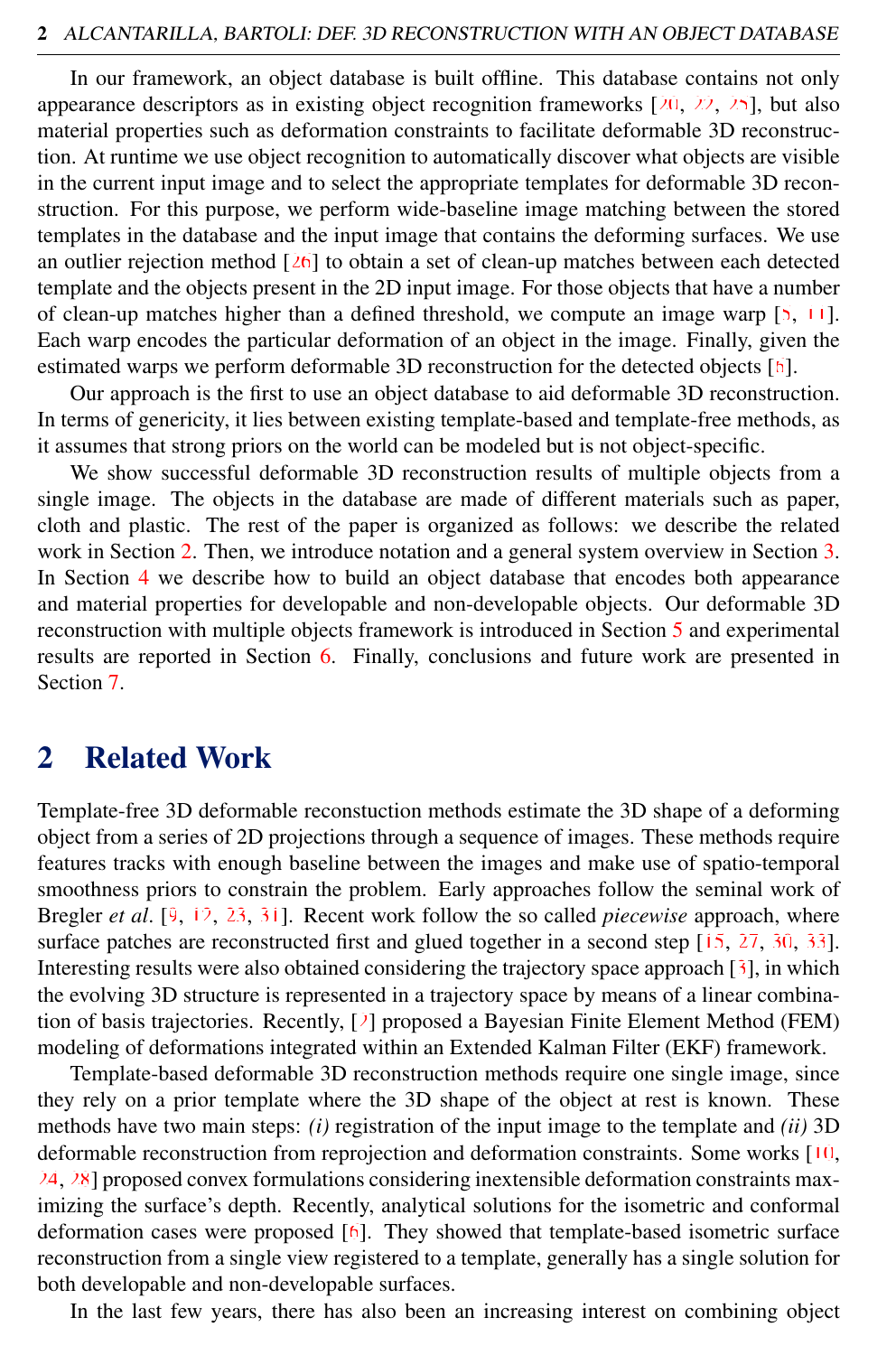recognition with Simultaneous Localization and Mapping (SLAM) approaches, adding a *semantic* meaning to the generated maps [13, 14]. In addition, object recognition and augmentation from a large object database are becoming standard techniques in large-scale augmented reality applications such as in  $[25, 32]$ . However, these approaches are only valid for performing detection and augmentation of rigid objects. Therefore, our approach can be of interest towards a more complete augmentation and scene interaction whith 3D deformable objects.

# <span id="page-2-0"></span>3 Notation and System Overview

In this section we describe the main notation and provide a general system overview. Figure [1](#page-3-0) depicts a general overview of the different steps in our algorithm using figures from our experiments.

The object database *DB* is composed of *M* different objects  $DB = \{O_1, \ldots, O_M\}$ , either non-developable or developable<sup>[1](#page-2-2)</sup>. Each object in the database  $O_i$  has a set of  $N_i$  appearance descriptors  $D_{O_i} = \{d_1, \ldots d_{N_i}\}\$  and a 3D template  $T_{O_i}$ . In addition, associated to each 3D template, each object also has a 2D parameterization of the template denoted as *PO<sup>i</sup>* .

Given an input image, we compute a set of feature descriptors  $D_q$  and perform object recognition to detect the objects from the database that are present in the image. For this purpose, we first use a hierarchical vocabulary tree  $[22]$  to determine a set of  $M_1$  object hypotheses ( $M_1 \leq M$ ). Then, we match the set of features  $D_q$  to the associated set of descriptors in the database for each particular object hypothesis to form a set of correspondences that may be corrupted with outliers. We use the feature-based surface detection method described in  $[26]$  to obtain a set of clean-up matches between the target image and each template, estimating an image warp  $W_{O_i}$  that models the image deformation between the target image and of each possible template.

After feature-based surface detection we have a set of *M*<sup>2</sup> objects, whose deformation is consistent with the computed warps and the number of clean-up matches is higher than a defined threshold. Our problem is now to solve for the deformable 3D reconstruction of each detected object given their 2D parameterization  $P_{O_i}$  and estimated warps  $W_{O_i}$ . In more details, we are interested in obtaining for each detected object the unknown surface function  $\varphi_{O_i}$  that maps a point from the 2D parameterization  $P_{O_i}$  to the 3D deforming surface  $S_i$ . At this point we can perform template-based isometric surface reconstruction, since we can obtain a single solution considering isometric deformations for both the developable and non-developable cases [6].

# <span id="page-2-1"></span>4 Building the Object Database

We now describe how to build an object database that encodes appearance information and deformation constraints for each object. Basically, an object in our database is an entity that comprises of a set of appearance descriptors  $D_{O_i}$ , a 3D template  $T_{O_i}$  and its 2D parameterization  $P_{O_i}$ . This information is obtained from a set of images  $I_{O_i}$  of the object of interest. For developable objects only one image is necessary, whereas for non-developable objects

<span id="page-2-2"></span><sup>&</sup>lt;sup>1</sup>The surface of developable objects has a zero Gaussian curvature and can be flattened onto a plane without distortion such as stretching or compression.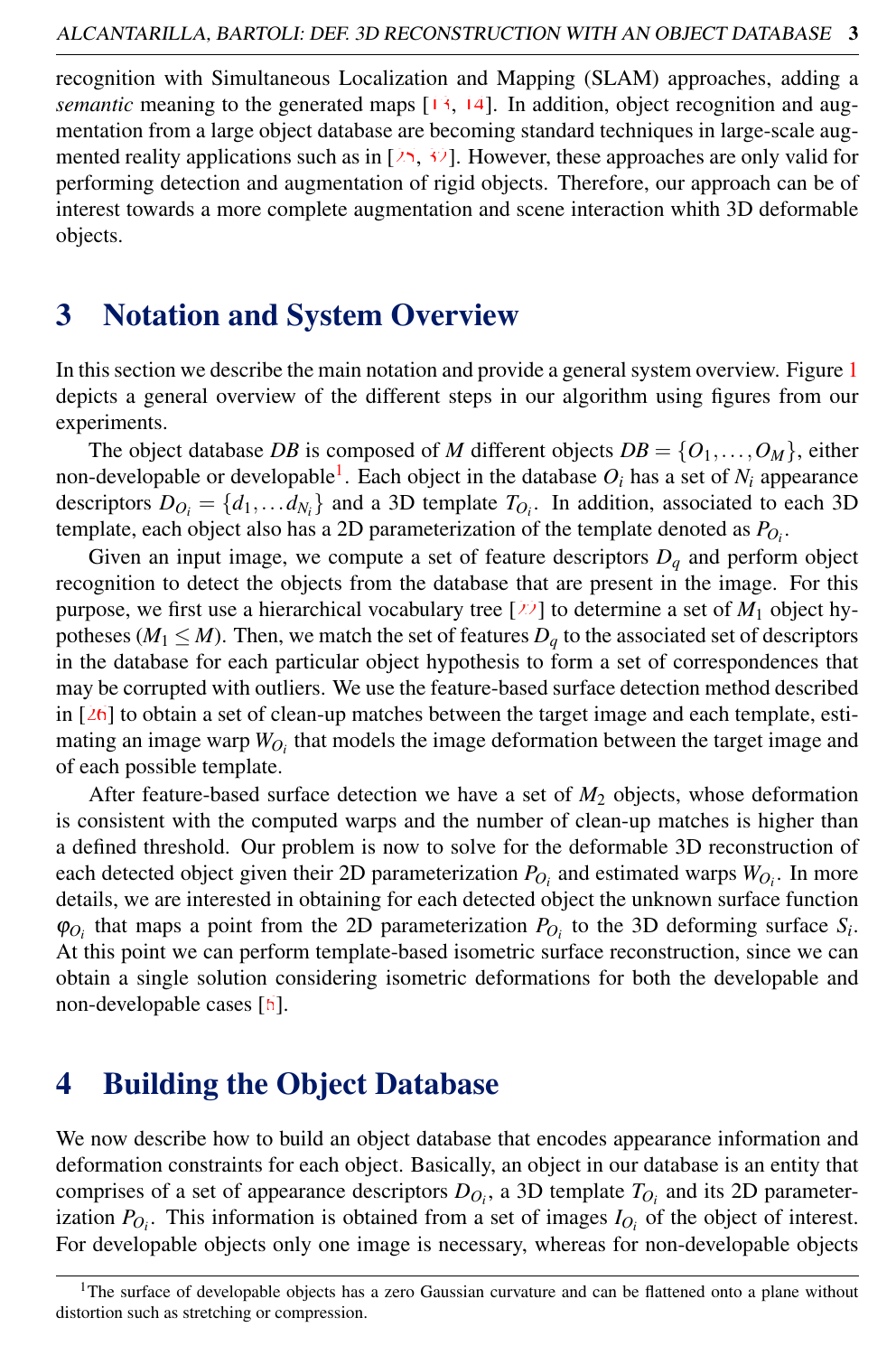

Figure 1: Given an input image, we first perform object recognition to detect database objects in the input image. Then, we compute 2D image warps that model the deformation of each particular object between the input image and a 2D parameterization of the 3D template. Finally, using the estimated warps we perform template-based isometric surface reconstruction. The detected objects from the database are highlighted, whereas non-detected objects are depicted in a darker color.

<span id="page-3-0"></span>several images are used. Figure [2](#page-4-1) depicts an example of the object database construction for the two different types of surfaces non-developable and developable.

For feature detection and description, we use the Speeded Up Robust Features (SURF) [7] for obtaining a set of keypoints with associated descriptors. We decided to use SURF since it has a good compromise between speed and performance. However, our framework is valid for any particular feature detector-descriptor choice.

Regarding the 3D templates of the objects and their 2D parameterizations, we distinguish between two different cases: developable and non-developable objects. For the first case, obtaining a 3D template of the object  $T_{O_i}$  is trivial, since developable objects can be physically flattened to a plane without any distortion. For these objects we use a single image from an object of known dimensions flattened into a plane and extract SURF features to obtain the set of descriptors *DO<sup>i</sup>* . The 3D reconstruction of the planar object with known dimensions can be obtained by means of pose rectification or homography [17]. For developable objects the 2D parameterization  $P_{O_i}$  is the same as its 3D template  $T_{O_i}$ .

For non-developable objects we use multiple images of the object and perform rigid Structure-from-Motion (SfM) to build a 3D template, matching features between different views. We use the software *Bundler* [29] for the generation of a sparse 3D point cloud for the non-developable objects. This 3D point cloud can be densified by using multi-view stereo algorithms such as  $[16]$ . In the resulting 3D point cloud, a 3D point can be visible in several images from the whole sequence, and therefore the point will have different descriptors with a small variance between them. For those 3D points we compute an average descriptor vector by averaging the descriptors from all the different views.

The next step is building a 3D triangle-mesh from the 3D point cloud. For this purpose, well-known surface reconstruction algorithms from point clouds such as  $[8, 18]$  can be used. The resulting 3D mesh will be used as the 3D template of the surface with the list of associated descriptors. For non-developable objects we obtain the 2D parameterization  $P_{O_i}$  by means of conformal flattening [19]. This technique is very popular in the computer graphics literature and widely used in many different applications such as texture mapping. Conformal flattening maps a 3D mesh onto a plane while approximately preserving angles. To sum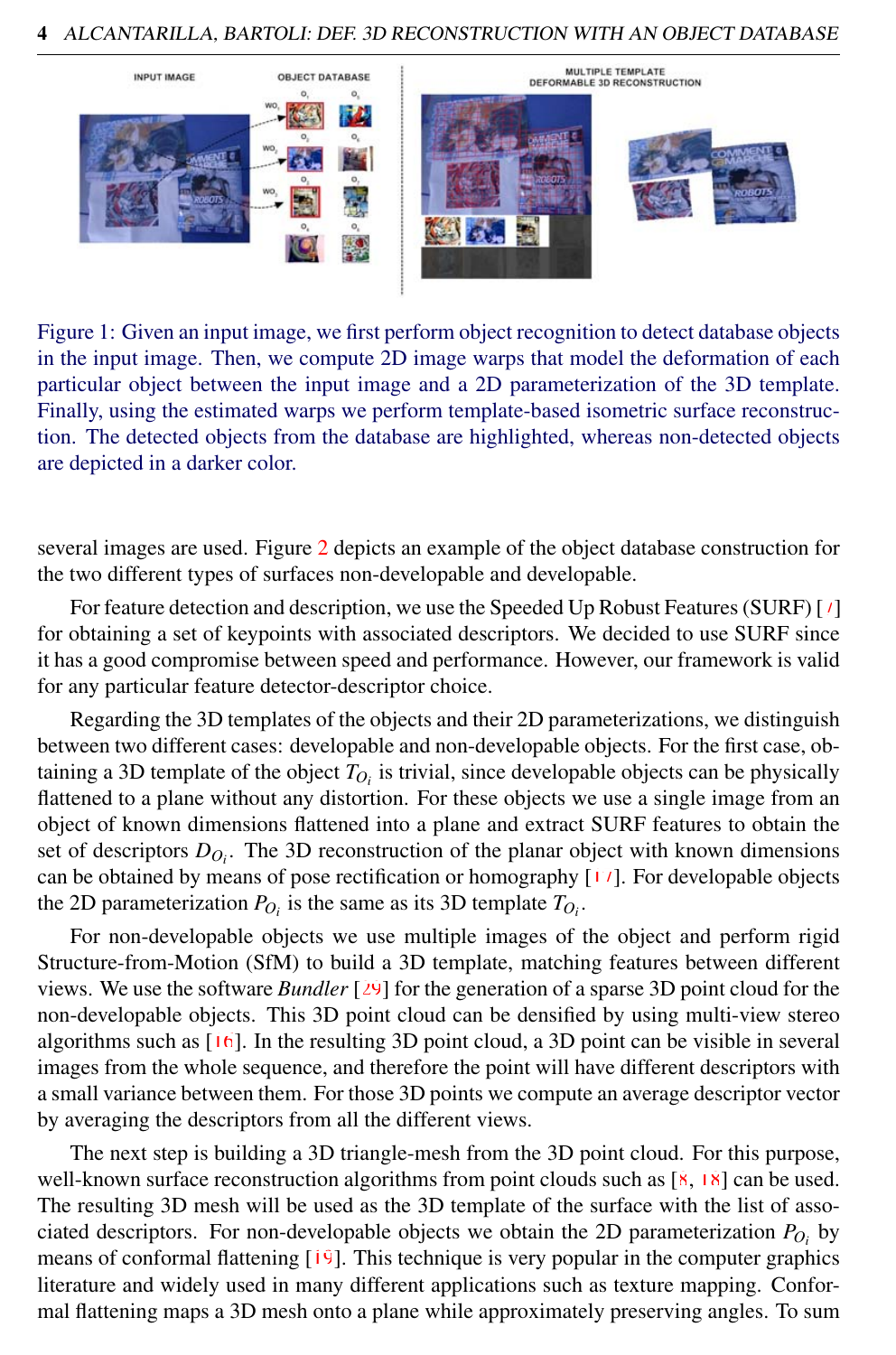

<span id="page-4-1"></span>Figure 2: The image shows the process from the input image(s) to the computation of the 3D template and 2D parameterization for non-developable and developable objects. The extracted features are depicted in blue in the input images. First row: non-developable object. Second row: developable object. Best viewed in color.

up, an object in the database  $O_i$  is composed of:

$$
O_i = \begin{cases} d_{O_i} = \{d_1 \dots d_{N_i}\} & , \text{ Appearance Descriptions} \\ T_{O_i} = \{(x_1, y_1, z_1) \dots (x_{N_i}, y_{N_i}, z_{N_i})\} & , \text{ Geometric 3D Template} \\ P_{O_i} = \{(u_1, v_1) \dots (u_{N_i}, v_{N_i})\} & , \text{ Geometric 2D Parameterization} \end{cases}
$$
(1)

where the template  $T_{O_i}$  is a 3D triangle-mesh with  $N_i$  vertices. Similarly, the parameterization  $P_{O_i}$  is a 2D triangle-mesh with  $N_i$  vertices.

# <span id="page-4-0"></span>5 Deformable 3D Reconstruction with Multiple Objects

In this section we describe the main steps of our deformable 3D reconstruction with multiple objects approach. Basically, there are three main steps: object recognition, feature-based deformable surface detection and deformable 3D reconstruction.

## 5.1 Object Recognition

We use a hierarchical vocabulary tree  $[22]$  to determine a set of  $M_1$  object hypotheses that can be present in the input image. The vocabulary tree is constructed with the set of descriptors from each object in the database and is built offline. Given a target image, we first extract SURF features and quantize the extracted descriptors  $D_q$  according to the hierarchical vocabulary tree. Then, we use a *Term Frequency-Inverse Document Frequency* (TF-IDF) score to find a similarity measure between each of the objects in the database and the visual words from the input image. We choose the set of  $M_1$  best scores as the possible objects present in the image.

Thanks to the use of a hierarchical vocabulary tree we can perform image queries in constant operation time even when considering very large object databases. At the end of the vocabulary tree step, we have a set of *M*<sup>1</sup> potential objects present in the image that need to be validated with the image deformation model.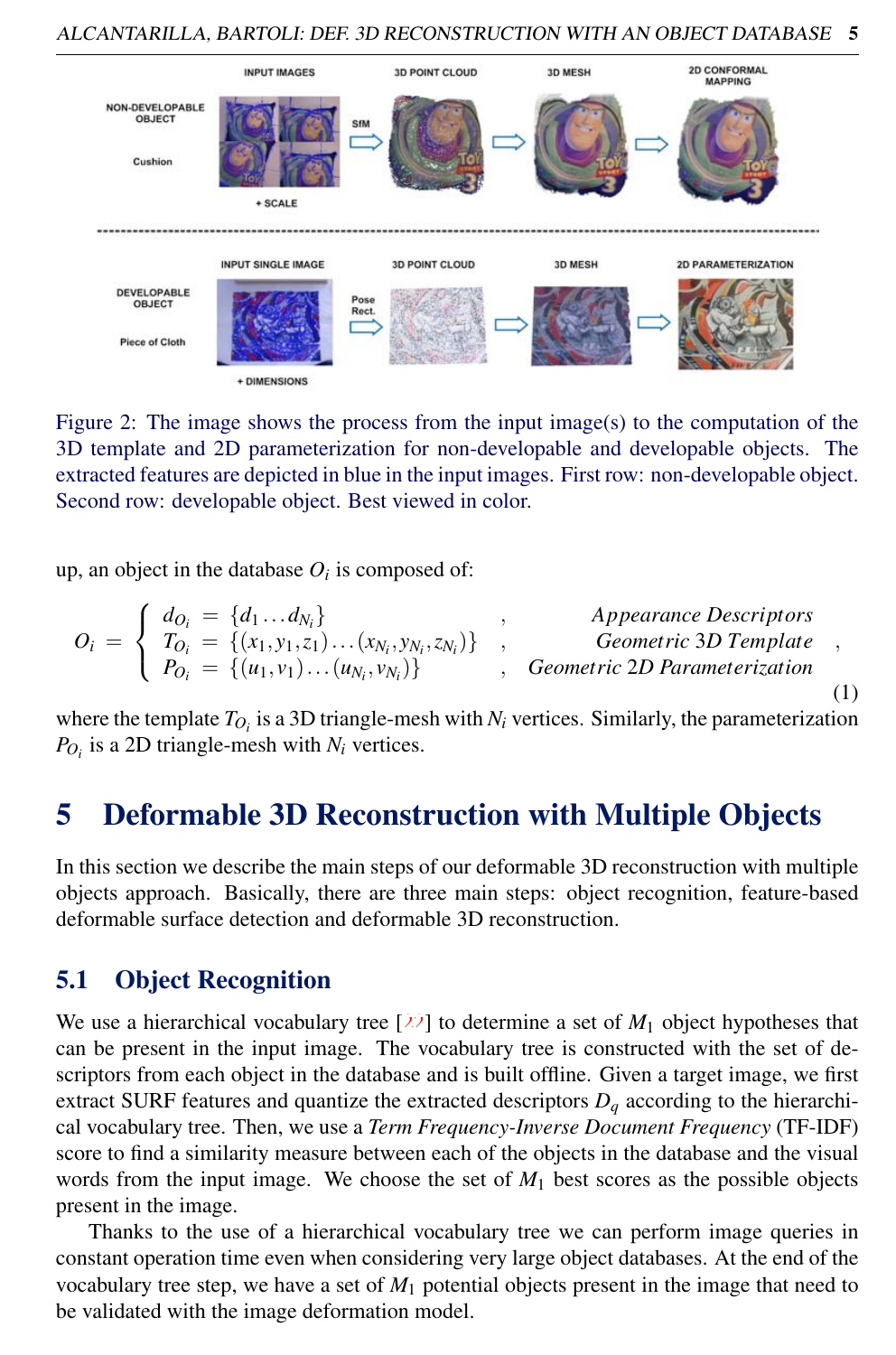

<span id="page-5-0"></span>Figure 3: Results of the outlier rejection method for image matching in deformable surfaces. The set of matches is computed between the target image and the 2D parameterization of the 3D template. First row: a piece of cloth (developable object). The algorithm returns 248 clean-up matches from a set of 412 correspondences. Second row: a cushion (non-developable object). The algorithm returns 198 clean-up matches from a set of 386 correspondences.

## 5.2 Feature-Based Deformable Surface Detection

For performing deformable 3D reconstruction, we need to check also for geometric consistency of the potential detected objects with the deforming surfaces in the image. Given the set of  $M_1$  potential objects, we use the feature-based approach described in [26] for detecting deformable surfaces in the input image. This algorithm performs wide-baseline feature matching between a template image  $P_{O_i}$  and an input image  $I_q$  estimating a parametric warp that represents the image deformation model. The algorithm returns a set of clean-up matches rejecting outliers between the template and the input image. Figure [3](#page-5-0) depicts two examples of the outlier rejection results for two different objects in our database, one piece of cloth and one cushion.

For each of the  $M_1$  potential objects, we match the set of descriptors from each object  $D_{O_i}$ with respect to the set of descriptors from the target image  $D_q$ . Image matching is performed in a fast way by checking for the Approximated Nearest Neighbors (ANNs) [21] of the template image. The set of correspondences between the query image and descriptors from potential objects may contain outliers. Therefore, we need to find the set of inliers between each template and the query image. In addition, we search for the warp function  $W_{O_j}$  that maps a point from the 2D template  $P_{O_j}$  to a point in the target image *I*. We use a parametric warp based on Radial Basis Functions (RBF), concretely the Thin Plate Spline (TPS), that minimizes the integral bending energy. For more details about the TPS warp, see [4, 5].

The outliers are removed from the set of correspondences by assuming that the surface is locally smooth and its local topology must be preserved. From the set of clean-up matches, the final warp  $W_{O_j}$  is obtained.

## 5.3 Deformable 3D Reconstruction

In order to constrain the 3D reconstruction problem, we assume that the surfaces deform isometrically. This is a reasonable assumption that has been made in most of the works from the literature  $[24, 28]$ . These works also assume the surfaces to be developable, however in our formulation we can also deal with non-developable surfaces.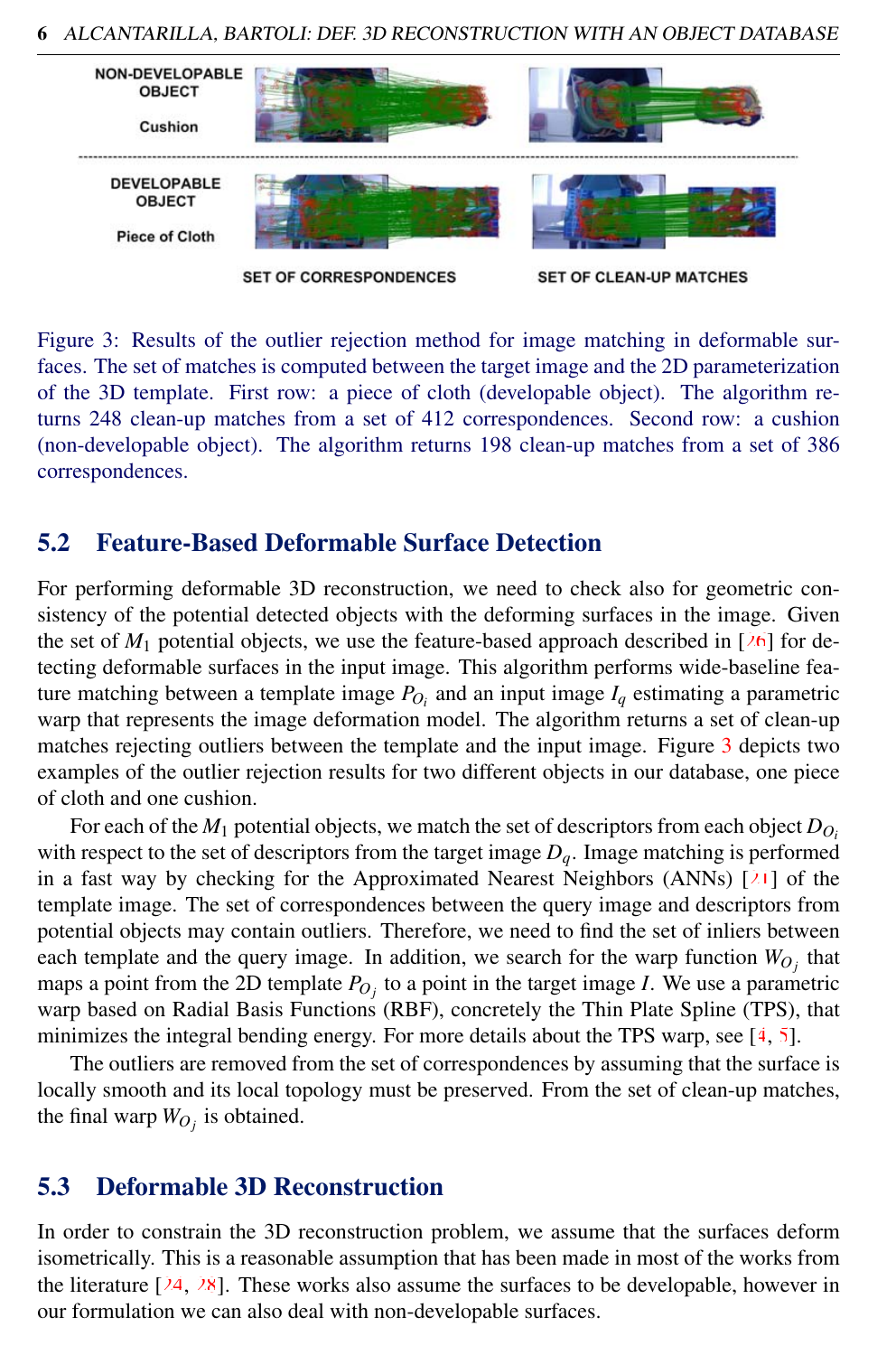

<span id="page-6-0"></span>Figure 4: Geometric modeling of monocular multiple-template based reconstruction. For clarity reasons the figure just show the formulation for two objects.

Template-based isometric surface reconstruction from a single view registered to a template generally has a single solution as shown in [6]. Their approach is based on a system of partial differential equations (PDEs) that take into account reprojection and surface deformation constraints. In this paper, we extend that framework to allow the reconstruction of multiple templates. Figure [4](#page-6-0) depicts the geometric modeling of monocular multiple template-based reconstruction, assuming that the surfaces have disk topology and that the object templates have been correctly detected. The geometric modeling depicted in Figure [4](#page-6-0) takes into account reprojection and deformation constraints for each detected object. The projection operator  $\Pi$  maps a 3D point  $Q_i = (X \ Y \ Z)^t$  from a 3D deformed surface  $S_i$  to a 2D point in the image plane  $q_i = \Pi(Q_i)$ , with  $q_i = (u, v)^t$ . Assuming a pin-hole camera model, the projection operator Π contains the known camera intrinsics parameters in matrix *K*. If the intrinsics effects are *undone* in the image (by multiplying by  $K^{-1}$ , the projection operator is simply  $\Pi(Q_i) = \frac{1}{Z}(XY)^t$ . Deformation constraints are encoded in the warps  $W_{O_i}$ that map a 2D point from an object's parameterization  $p_i$  to a 2D point in the target image  $q_i$ , i.e.  $q_i = W_{O_i}(p_i)$ .

Considering isometric deformations, we can obtain an analytical solution for the unknown surface functions  $\varphi_{O_i}$ , that maps a 2D point  $p_i$  from the 2D parameterization  $P_{O_i}$  to a 3D point  $Q_i = \varphi_{O_i}(p_i)$  in the deformed surface  $S_i$ . The analytical solution is obtained by solving a system of PDEs, yielding a solution that depends only on the warp  $W_{O_i}$  and the set of first and second order warp derivatives. Every solution of the system of PDEs is of the form:

$$
\varphi_{O_i} = f A^{-\frac{1}{2}} \left( \begin{array}{c} W_{O_i} \\ 1 \end{array} \right) , \qquad (2)
$$

where  $f$  and  $A$  are functions that depend on the warp  $W_{O_i}$  and the set of first and second order warp derivatives. It is important to notice here, that even though the geometric modeling takes into account the camera intrinsics parameters, the camera used for building the database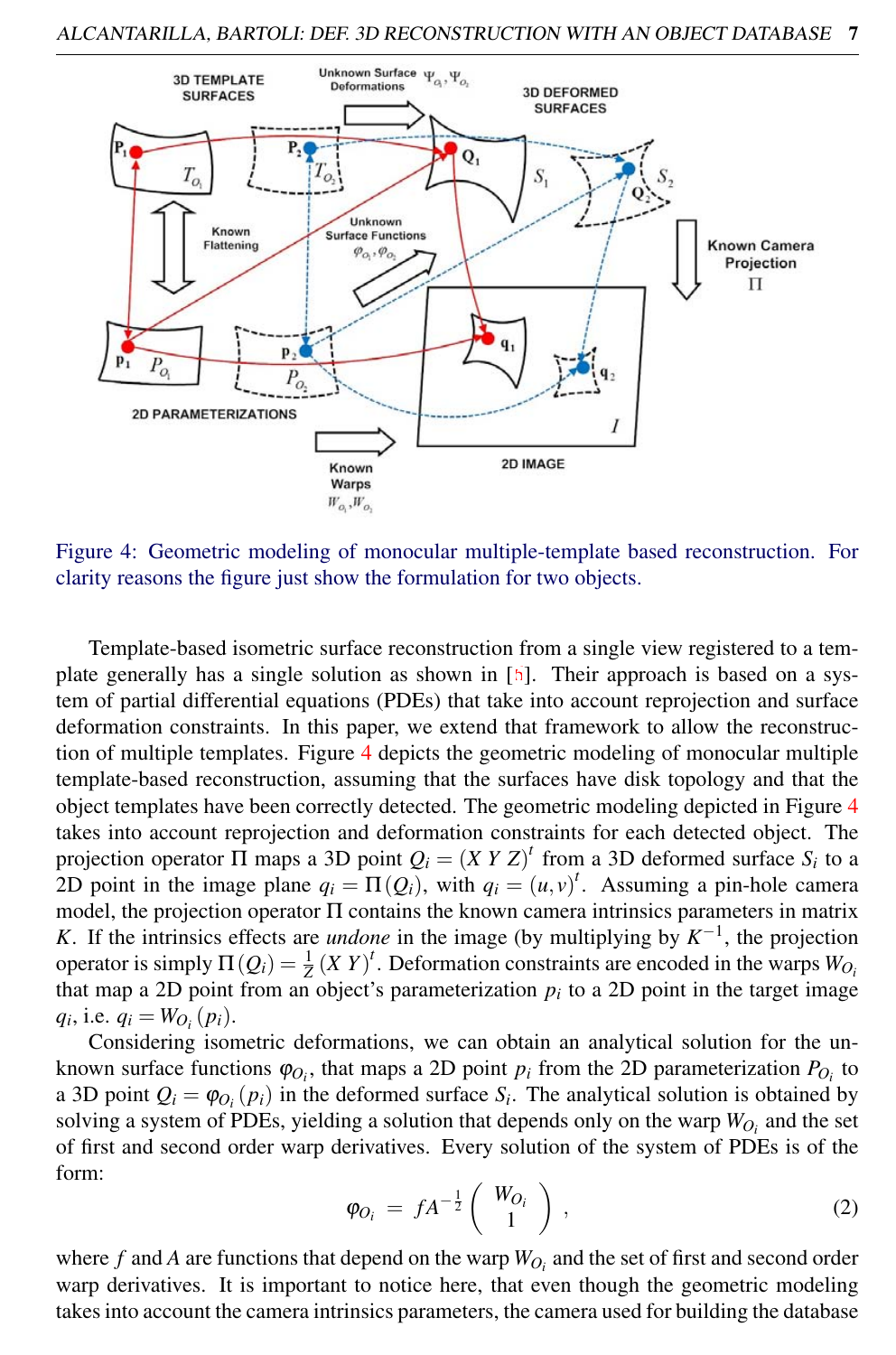

Figure 5: Reconstruction results for a single object in the image. First row: *Graffiti* experiment. Second row: *T-Shirt* experiment. Left Image: Reconstructed mesh projected in the 2D image. Middle: Reconstructed mesh in 3D. Right: Sets of clean-up matches between the target image and the object template.

<span id="page-7-1"></span>can be different from the one used for the deformable reconstruction.

## <span id="page-7-0"></span>6 Experimental Results

The database used in our experiments comprises of 8 different objects from different materials and deformation properties. We used typical objects made of paper, cloth and plastic. In particular, we have 6 developable objects and 2 non-developable objects. The images for building the database have a resolution of  $2048 \times 1536$  pixels and were obtained by using a standard consumer digital camera. Regarding the images for the deformable 3D reconstruction, we used two different digital cameras and up to three different image resolutions  $2048 \times 1536$ ,  $1280 \times 720$  and  $640 \times 480$  pixels.

Figure [5](#page-7-1) depicts the deformable reconstruction results considering a single object in the image for two different objects. For the first example, we used a low image resolution of  $640 \times 480$  pixels and for the second experiment we used an image resolution of  $1280 \times 720$ pixels. The algorithm is able to return 130 clean-up matches from a set of 167 correspondences, capturing the deformation of the surface accurately for the first experiment. On the second experiment the algorithm returns 147 clean-up matches from a set of 255 correspondences.

Figure [6](#page-8-1) depicts reconstruction results for experiments considering two objects in the image. We show three different experiments considering an image resolution of  $1280 \times 720$ pixels. As can be observed, our algorithm is able to detect multiple objects in the image an obtain a good reconstruction even in the presence of significant deformations. We also performed the reconstruction of three different objects simultaneously. Figure [7](#page-8-2) depicts one example in which three different deforming objects are reconstructed from a single image with an image resolution of  $2048 \times 1536$  pixels.

We did not observe any false positive regarding object detection during our experiments.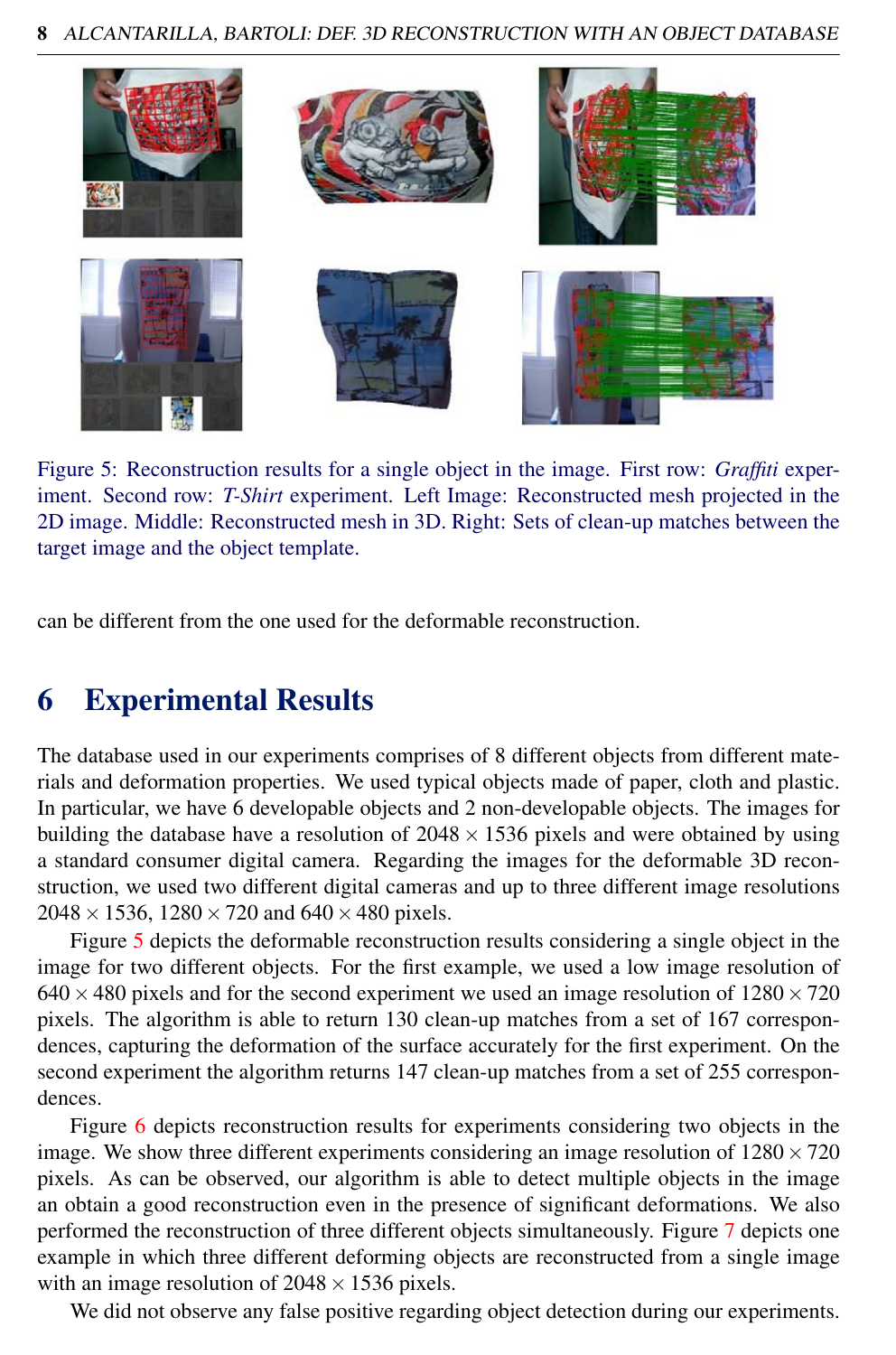

Figure 6: Reconstruction results for two objects in the image. First row: Reconstructed meshes projected in 2D. Second row: Reconstructed meshes in 3D.

<span id="page-8-1"></span>

Figure 7: Reconstruction results for three objects in the image. Left: Reconstructed meshes projected in 2D. Middle and right: two different views of the reconstructed meshes in 3D.

<span id="page-8-2"></span>This is because, once a set of object hypotheses has been computed from the hierarchical vocabulary tree, we check each of the hypotheses for geometric consistency with the deforming surfaces in the image. However, it is possible that sometimes the object can be detected properly by the vocabulary tree but the small number of correspondences is too few to obtain an accurate deformable 3D reconstruction. This may happen when many objects are present in the image or the objects are far from the camera.

<span id="page-8-0"></span>We implemented the whole system in C++ and obtained a processing time of approximately 2 seconds per frame when dealing with two objects in the image using a Core 2 Duo 2.4GHz laptop computer and images of  $1280 \times 720$  pixels resolution. However, we expect to have real-time performance in the near future, by using multiple cores and GPGPU processing for speeding-up the computation of some steps of our algorithm. For example, by using faster feature detection and description methods, the computation time can be reduced considerably, since feature detection is one of the most time consuming steps in our framework (approximately 1 second per frame).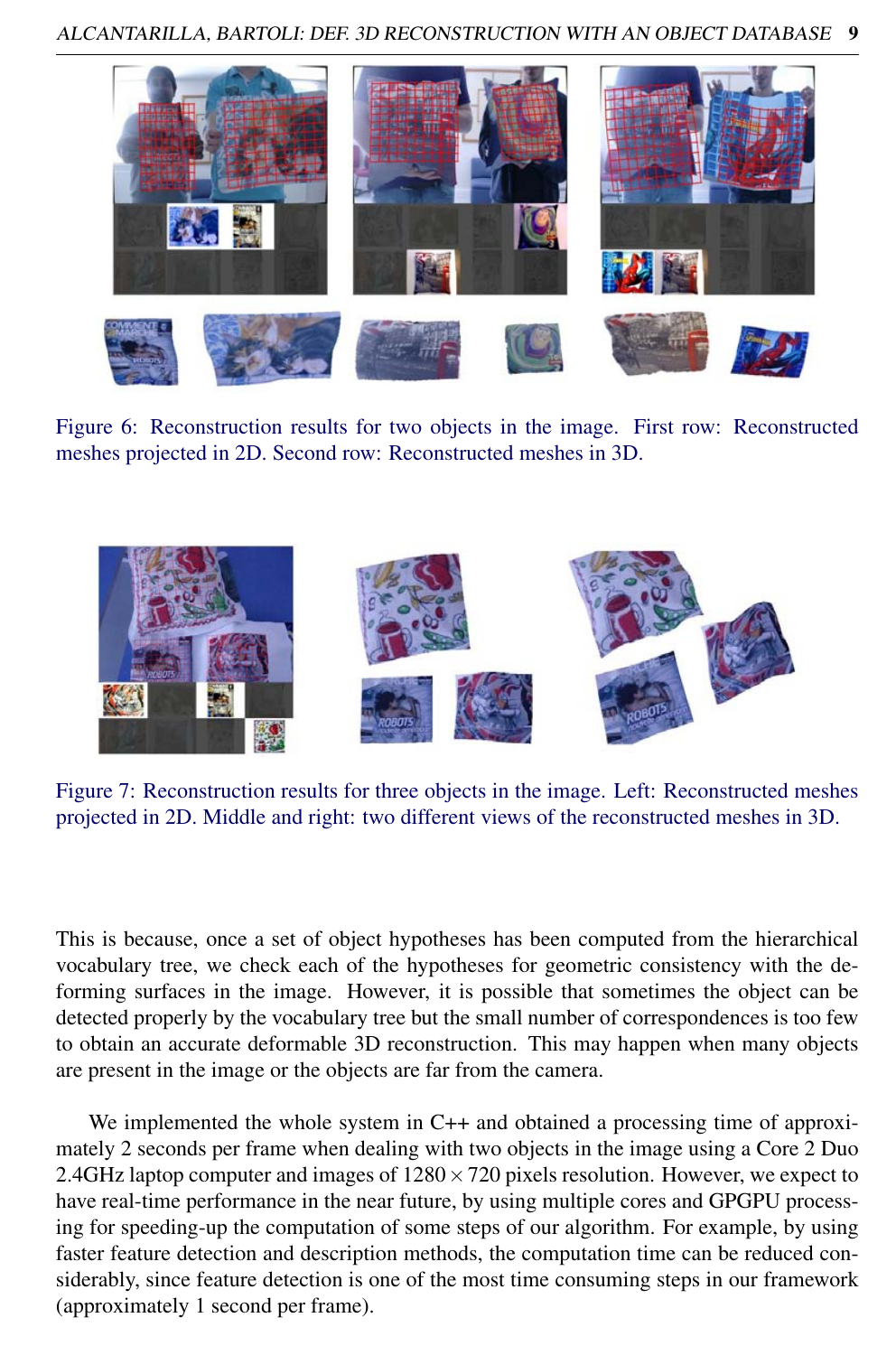## 7 Conclusions and Future Work

In this paper we have presented the first deformable 3D reconstruction approach using an object database. Our method uses multiple templates to achieve deformable 3D reconstruction from only one image and for multiple objects. It uses object recognition to automatically discover which objects are visible in the input image and to select the appropriate templates for deformable 3D reconstruction. Our work opens a whole new area of approaches that can benefit from using strong priors encoded in a versatile object database.

Possible extensions of our work include the study of other possible deformations such as conformal or quadratic local models. In addition, the object database framework allows one to incorporate more information as for example material properties of each particular object such as stiffness, texture or local deformation models. Another possible extension of our work is to use specific feature detectors (e.g. face detector) to deal with other classes of objects and deformations.

## **References**

- [1] S. Agarwal, N. Snavely, I. Simon, S. M. Seitz, and R. Szeliski. Building Rome in a Day. In *Intl. Conf. on Computer Vision (ICCV)*, 2009.
- [2] A. Agudo, B. Calvo, and J.M.M. Montiel. Finite Element based Sequential Bayesian Non-Rigid Structure from Motion. In *IEEE Conf. on Computer Vision and Pattern Recognition (CVPR)*, Providence, Rhode Island, USA, 2012.
- [3] I. Akhter, Y. Sheikh, S. Khan, and T. Kanade. Trajectory space: A dual representation for nonrigid structure from motion. *IEEE Trans. Pattern Anal. Machine Intell.*, 2011.
- [4] A. Bartoli. Maximizing the predictivity of smooth deformable image warps through cross-validation. *Journal of Mathematical Imaging and Vision*, 31(2):133–145, 2008.
- [5] A. Bartoli, M. Perriollat, and S. Chambon. Generalized thin-plate spline warps. *Intl. J. of Computer Vision*, 88(1):85–110, May 2010.
- [6] A. Bartoli, Y. Gérard, F. Chadebecq, and T. Collins. On template-based reconstruction from a single view: Analytical solutions and proofs of well-posedness for developable, isometric and conformal surfaces. In *IEEE Conf. on Computer Vision and Pattern Recognition (CVPR)*, Providence, Rhode Island, USA, 2012.
- [7] H. Bay, A. Ess, T. Tuytelaars, and L. Van Gool. SURF: Speeded up robust features. *Computer Vision and Image Understanding*, 110(3):346–359, 2008.
- [8] F. Bernardini, J. Mittleman, H. Rushmeier, C. Silva, and G. Taubin. The ball-pivoting algorithm for surface reconstruction. *IEEE Trans. on Visualization and Computer Graphics*, 5(4):349–359, Oct. 1999.
- [9] C. Bregler, A. Hertzmann, and H. Biermann. Recovering non-rigid 3D shape from image streams. In *IEEE Conf. on Computer Vision and Pattern Recognition (CVPR)*, 2000.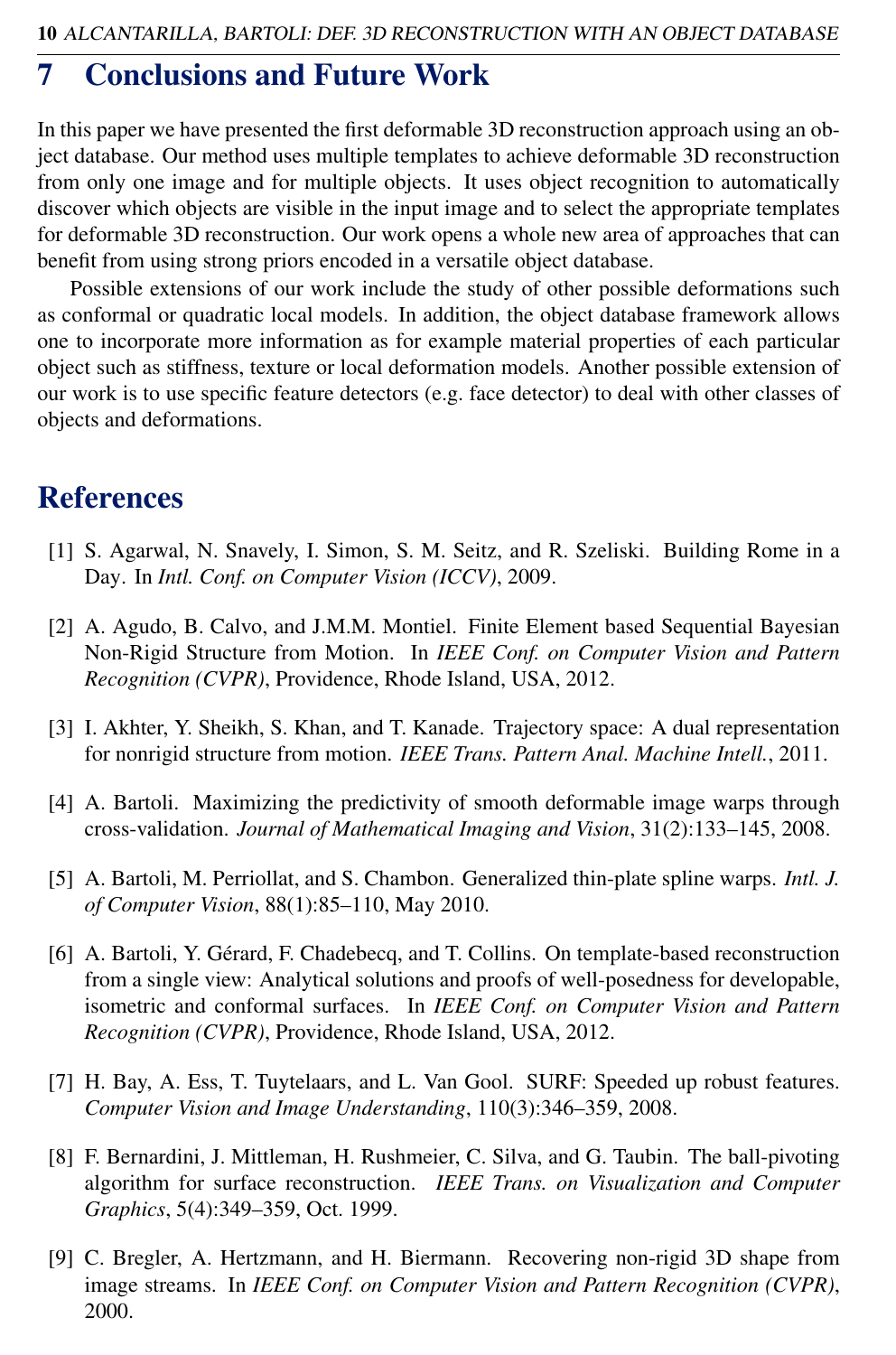- [10] F. Brunet, R. Hartley, A. Bartoli, N. Navab, and R. Malgouyres. Monocular templatebased reconstruction of smooth and inextensible surfaces. In *Asian Conf. on Computer Vision (ACCV)*, 2010.
- [11] A. Del Bue and A. Bartoli. Multiview 3D warps. In *Intl. Conf. on Computer Vision (ICCV)*, Barcelona, Spain, 2011.
- [12] A. Del Bue, X. Lladó, and L. Agapito. Non-rigid metric shape and motion recovery from uncalibrated images using priors. In *IEEE Conf. on Computer Vision and Pattern Recognition (CVPR)*, New York, NY, USA, 2006.
- [13] R.O. Castle and D.W. Murray. Keyframe-based recognition and localization during video-rate parallel tracking and mapping. *Image and Vision Computing*, 29(8):524– 532, 2011.
- [14] J. Civera, D. Gálvez-López, L. Riazuelo, J.D. Tardós, and J.M.M. Montiel. Towards semantic SLAM using a monocular camera. In *IEEE/RSJ Intl. Conf. on Intelligent Robots and Systems (IROS)*, San Francisco, California, USA, 2011.
- [15] T. Collins and A. Bartoli. Locally affine and planar deformable surface reconstruction from video. In *Proceedings of the International Workshop on Vision, Modeling and Visualization (VMV)*, Siegen, Germany, 2010.
- [16] Y. Furukawa, B. Curless, S.M. Seitz, and R. Szeliski. Towards Internet-scale multiview stereo. In *IEEE Conf. on Computer Vision and Pattern Recognition (CVPR)*, 2010.
- [17] R. Hartley and A. Zisserman. *Multiple View Geometry in Computer Vision*. Cambridge University Press, 2000.
- [18] M. Kazhdan, M. Bolitho, and H. Hoppe. Poisson surface reconstruction. In *Proceedings of the fourth Eurographics symposium on Geometry processing*, 2006.
- [19] B. Lévy, S. Petitjea, N. Ray, and J. Maillot. Least squares conformal maps for automatic texture atlas generation. In *Conf. on Computer Graphics and Interactive Techniques (SIGGRAPH)*, pages 362–371, 2002.
- [20] D.G. Lowe. Object recognition from local scale-invariant features. In *Intl. Conf. on Computer Vision (ICCV)*, pages 1150–1157, Corfu, Greece, 1999.
- [21] M. Muja and D. G. Lowe. Fast approximate nearest neighbors with automatic algorithm configuration. In *Intl. Conf. on Computer Vision Theory and Applications (VISAPP)*, 2009.
- [22] D. Nistér and H. Stewénius. Scalable recognition with a vocabulary tree. In *IEEE Conf. on Computer Vision and Pattern Recognition (CVPR)*, 2006.
- [23] M. Paladini, A. Bartoli, and L. Agapito. Sequential non-rigid structure from motion with the 3D-implicit low rank shape model. In *Eur. Conf. on Computer Vision (ECCV)*, Crete, Greece, 2010.
- [24] M. Perriollat, R. Hartley, and A. Bartoli. Monocular template-based reconstruction of inextensible surfaces. *Intl. J. of Computer Vision*, 95(2):124–137, 2011.